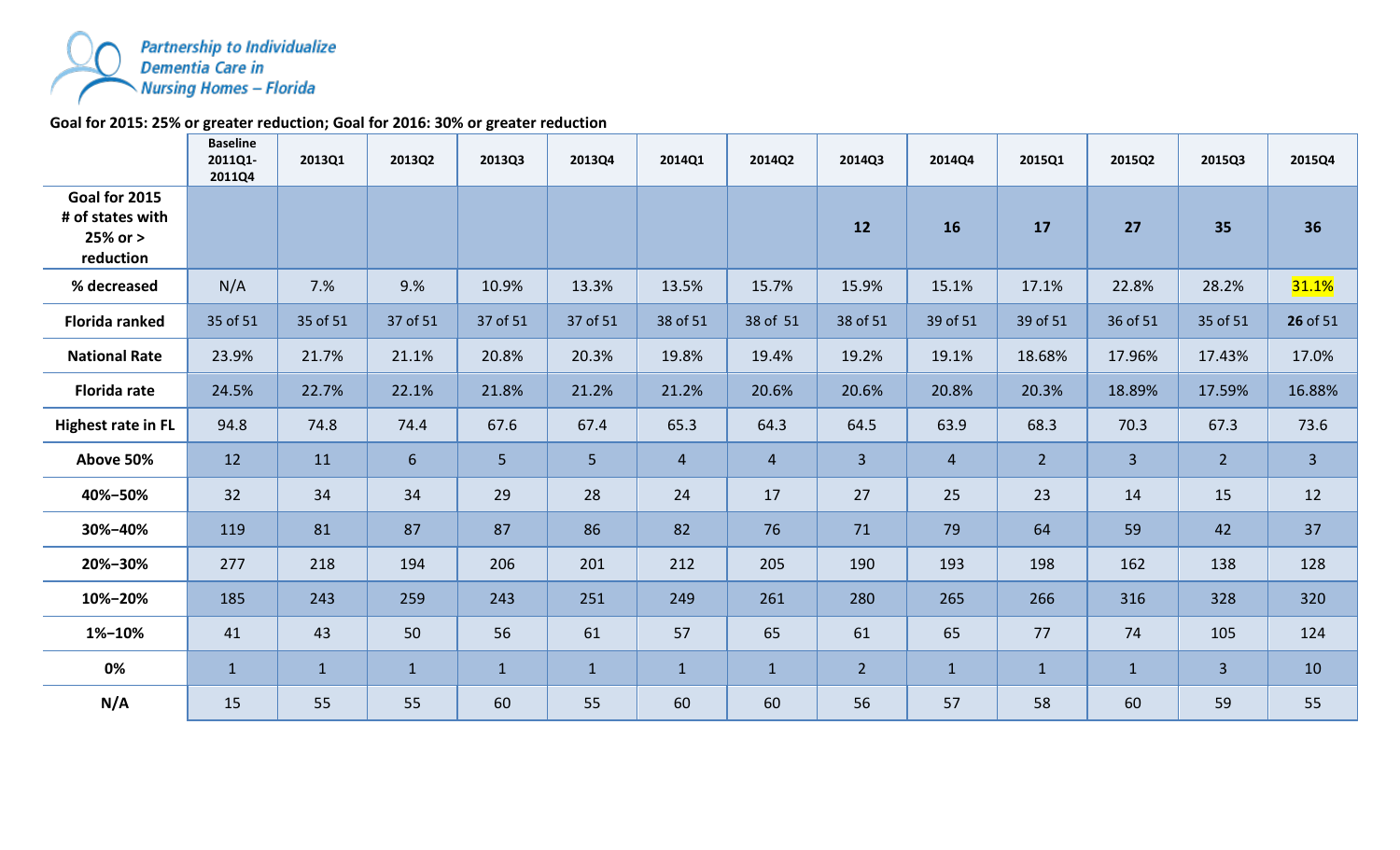| Rank In                 | State                | 2015Q4 | %        | Rank In                 | <b>State</b>         | 2015Q3 | 2011Q4 Rate |
|-------------------------|----------------------|--------|----------|-------------------------|----------------------|--------|-------------|
| 2015Q4                  |                      | Rate   | change   | 2015Q3                  |                      | Rate   | (Baseline)  |
| $\mathbf{1}$            | Hawaii               | 7.56   | $-39.3%$ | $\mathbf{1}$            | Hawaii               | 7.63   | 12.5        |
| $\overline{2}$          | Wyoming              | 12.52  | $-25.5%$ | $\overline{2}$          | Wyoming              | 12.42  | 16.8        |
| 3                       | Delaware             | 12.55  | $-35.1%$ | $\overline{3}$          | New Jersey           | 12.87  | 17.9        |
| $\overline{\mathbf{4}}$ | New Jersey           | 12.8   | $-28.5%$ | $\overline{\mathbf{4}}$ | District of Columbia | 13.01  | 20.0        |
| 5                       | District of Columbia | 12.94  | $-35.3%$ | 5                       | Michigan             | 13.20  | 16.4        |
| 6                       | Wisconsin            | 13.03  | $-31.6%$ | 6                       | Wisconsin            | 13.21  | 19.0        |
| $\overline{7}$          | Michigan             | 13.17  | $-19.7%$ | $\overline{7}$          | Delaware             | 13.50  | 21.3        |
| 8                       | California           | 13.46  | $-37.6%$ | 8<br>California         |                      | 13.63  | 21.6        |
| 9                       | Minnesota            | 13.69  | $-28.1%$ | $9\,$                   | Minnesota            |        | 19.0        |
| 10                      | Maryland             | 13.87  | $-29.9%$ | 10                      | Maryland             | 13.97  | 19.8        |
| 11                      | South Carolina       | 13.92  | $-32.8%$ | 11                      | South Carolina       | 14.30  | 20.7        |
| 12                      | North Carolina       | 14.39  | $-32.9%$ | 12                      | North Carolina       | 14.71  | 21.4        |
| 13                      | Montana              | 14.85  | $-30.9%$ | 13                      | Montana              | 14.97  | 21.5        |
| 14                      | Colorado             | 14.95  | $-24.9%$ | 14                      | Colorado             | 15.17  | 19.9        |
| 15                      | Alaska               | 15.04  | 9.5%     | 15                      | Alaska               | 15.42  | 13.7        |
| 16                      | Nevada               | 15.28  | $-24.6%$ | 16                      | Nevada               | 15.71  | 20.3        |
| 17                      | New York             | 15.47  | $-27.4%$ | 17                      | New York             | 15.74  | 21.3        |
| 18                      | West Virginia        | 15.66  | $-23.6%$ | 18                      | Utah                 | 15.82  | 27.1        |
| 19                      | Washington           | 15.8   | $-29.2%$ | 19                      | Washington           | 15.87  | 22.3        |
| 20                      | Indiana              | 15.93  | $-33.7%$ | 20                      | West Virginia        | 16.10  | 20.5        |
| 21                      | Pennsylvania         | 16.05  | $-28.1%$ | 21                      | <b>New Mexico</b>    | 16.19  | 21.7        |
| 22                      | Idaho                | 16.11  | $-36.4%$ | 22                      | Vermont              | 16.22  | 25.4        |
| 23                      | lowa                 | 16.18  | $-27.6%$ | 23                      | Idaho                | 16.29  | 25.3        |
| 24                      | Vermont              | 16.49  | $-35.1%$ | 24                      | Indiana              | 16.38  | 24.0        |
| 25                      | South Dakota         | 16.52  | $-23.2%$ | 25                      | South Dakota         | 16.42  | 21.5        |
| 26                      | Florida              | 16.88  | $-31.1%$ | 26                      | Pennsylvania         | 16.66  | 22.3        |
| 27                      | Arkansas             | 16.89  | $-35.3%$ | 27                      | Arkansas             | 16.90  | 26.1        |
| 28                      | Connecticut          | 16.9   | $-35.1%$ | 28                      | lowa                 | 16.38  | 22.3        |
| 29                      | Oregon               | 16.92  | $-21.2%$ | 29                      | Virginia             | 16.97  | 23.0        |
| 30                      | <b>New Mexico</b>    | 16.96  | $-21.7%$ | 30                      | Rhode Island         | 17.00  | 24.0        |
| 31                      | Virginia             | 17.01  | $-26.2%$ | 31                      | Oregon               | 17.37  | 21.5        |
| 32                      | Arizona              | 17.04  | $-25.1%$ | 32                      | Connecticut          | 17.45  | 26.0        |